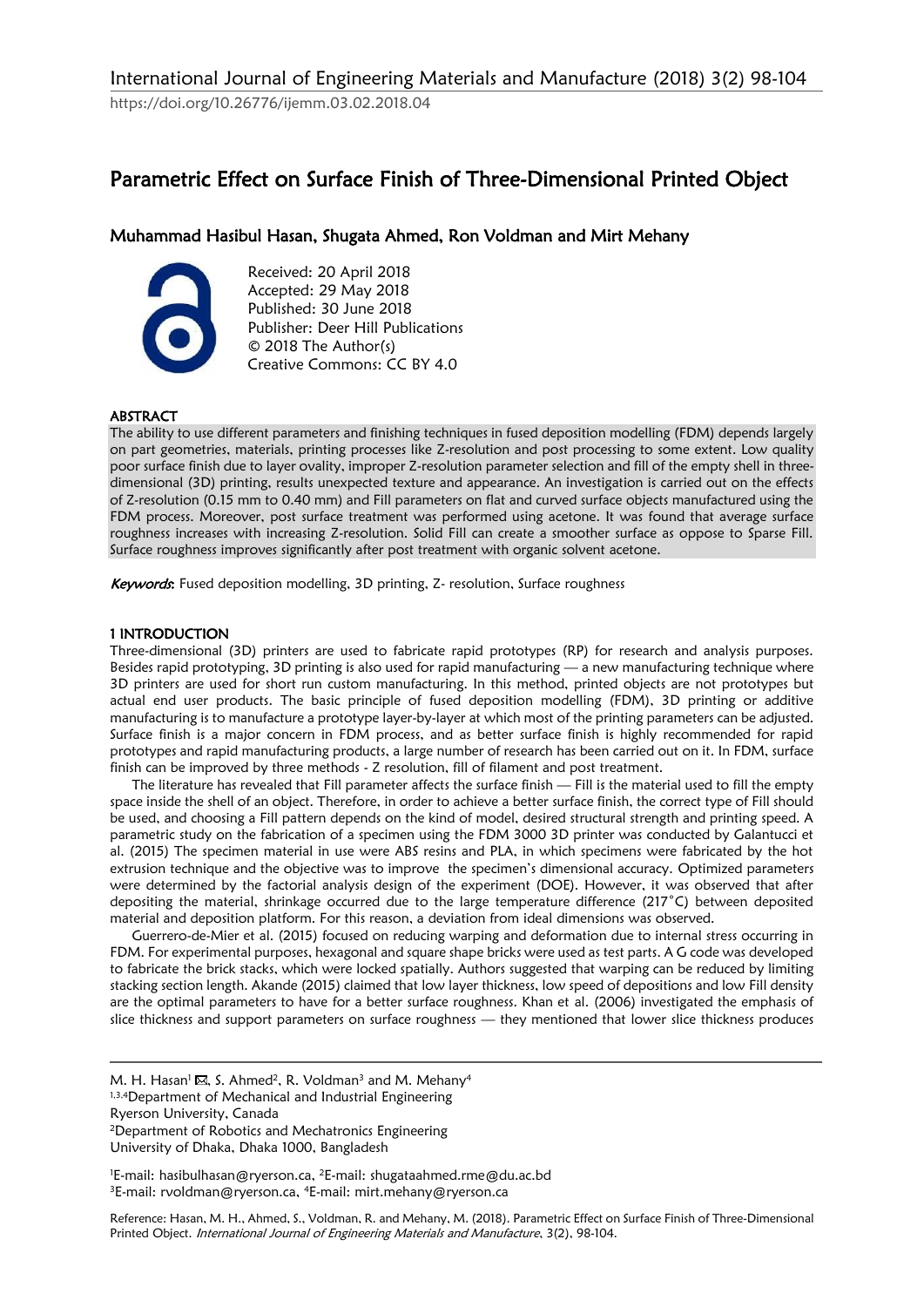better surface finish. Bakar et al. (2010) found optimal parameters for dimensional accuracy, better surface finish and reduced post-processing time.

According to Galantucci et al. (2009), chemical treatment is fast, cheap, and easy to use, which significantly improves surface finish. In their study, Percoco et al. (2012) investigated the effect of chemical treatment on compressive strength and surface roughness of FDM parts. For their chemical treatment, they used a solution composed of 90% dimethyl ketone and 10% water, and they had found that the compressive strength of the parts was improved in this method. Researchers concluded that the proposed finishing treatment can be used with immersion time up to 300 sec to reduce roughness up to 90%, which in addition to compressive strength, improves mechanical properties as well. Vargas-Alfredo et al. (2018) suggested that surface topography and chemical composition in a 3D printed porous object can be improved by immersing the object in polystyrene solution (PS). Fused deposition modelling (FDM) technique was utilized to fabricate the 3D parts with different shapes (screws, honeycombs, tubes and scaffolds). 400 nm to 3  $\mu$ m size pores were created on the surface of the 3D objects by immersing them in the PS solution  $-$  this method is known as the Breath Figures approach. Temperature, relative humidity and polymer concentration of the solution and time of immersion have significant effects on the pore size, for when the object was immersed in the solution for 1s, 1.7  $\pm$  0.4 μm pores were created. For 3s and 5s immersion times, 1.9  $\pm$  0.5 μm and 2.4  $\pm$  0.4 μm pores were created on the surface, respectively. BF method was used for chemical modification.

Rao et al. (2012) discussed that the surface finish of FDM parts can be improved by interacting the surface with vapours of tetrahydrofuran. In this process, the part to be smoothed out is placed on a non-soluble support inside a closed vessel with a non-air-tight lid. Heat is then applied to evaporate the tetrahydrofuran so that it can interact with the object's surface to make it smooth. Ahn et al. (2004) performed post processing to increase optical transmissivity by applying elevated temperatures and by providing resin infiltration and surface sanding. Pandey et al. (2003) examined the use of hot cutter machining to improve surface finish of FDM parts and it was concluded that the proposed machining method was able to produce the surface finish of 0.3 microns, which can be used to obtain a better surface finish of an FDM part. Sanatgar et al. (2017) carried out an investigation on 3D printing by deposition of polymers on synthetic fabrics. Fused deposition modelling (FDM) technique was used for adhesion. Effect of 3D printing process parameters such as extruder temperature, platform temperature and printing speed on the adhesion process were all investigated. It was found that effect of the extruder temperature on adhesion is linear. However, linear effect of platform temperature on adhesion process was insignificant. Effect of fabric and filler type on adhesion has been found to be significant. The purpose of this study was to investigate how to improve surface finish of FDM 3D printing by focusing on Fill and Z-Resolution parameters. Surface finish was also examined after post treatment by acetone.

#### 2 EXPERIMENT

The UP plus 3D printer with UP plus software was used to print the specimens and Acrylonitrile Butadiene Styrene (ABS) was used as the object material. Printed samples are shown in Figure 1 and different surfaces of a sample are shown in Figure 2. Z-resolution were maintained between 0.15 mm to 0.40 mm even though the smallest particle height 0.10 mm or 100 microns could be achieved. The stepper motor of the printer can move the platform by as little as 100 microns, however FDM extruders cannot control the flow of filament precisely enough to produce clean results. For this reason, low micron prints on FDM machines often end up looking worse than high micron prints even though the individual layers may be finer.

The modelling envelope temperature is regulated to aid in the bonding process. The FDM head deposits material as it follows the part geometry that has been constructed from bottom and builds up the model to the top in SolidWorks 2013. Starting from the STL file, the geometry of a part can be read by the UP Plus software. Objects are printed for different Z-resolutions and Fills. Various Z-resolutions and Fills with relevant sample numbers are mentioned in Table 1, and after printing, R<sub>a</sub> values were measured by surface measuring instrument Surftest SV.500 of Mitutoyo. Images of surface texture on specimens were captured by a metallurgical microscope - Nikon Epiphot 200 and a sample image is given in Figure 3.

Post treatment was carried out to improve the surface finish of the specimen using acetone. The specimen was placed on a non-soluble support of aluminium foil raft inside a closed vessel with a non-air-tight lid. Heat was applied to evaporate the acetone for 15 to 20 minutes, so that it can interact with the object's surface to make the surface smooth. After post treatment,  $R_a$  values were measured again. In 3D printing, using thinner layers has few to no advantages and only serves to increase print time. Thinner layers are most useful for improving the surface finish on parts that have diagonal or curved surfaces, such as surface 2 in the study (Figure 2b.)





Figure 1: The printed samples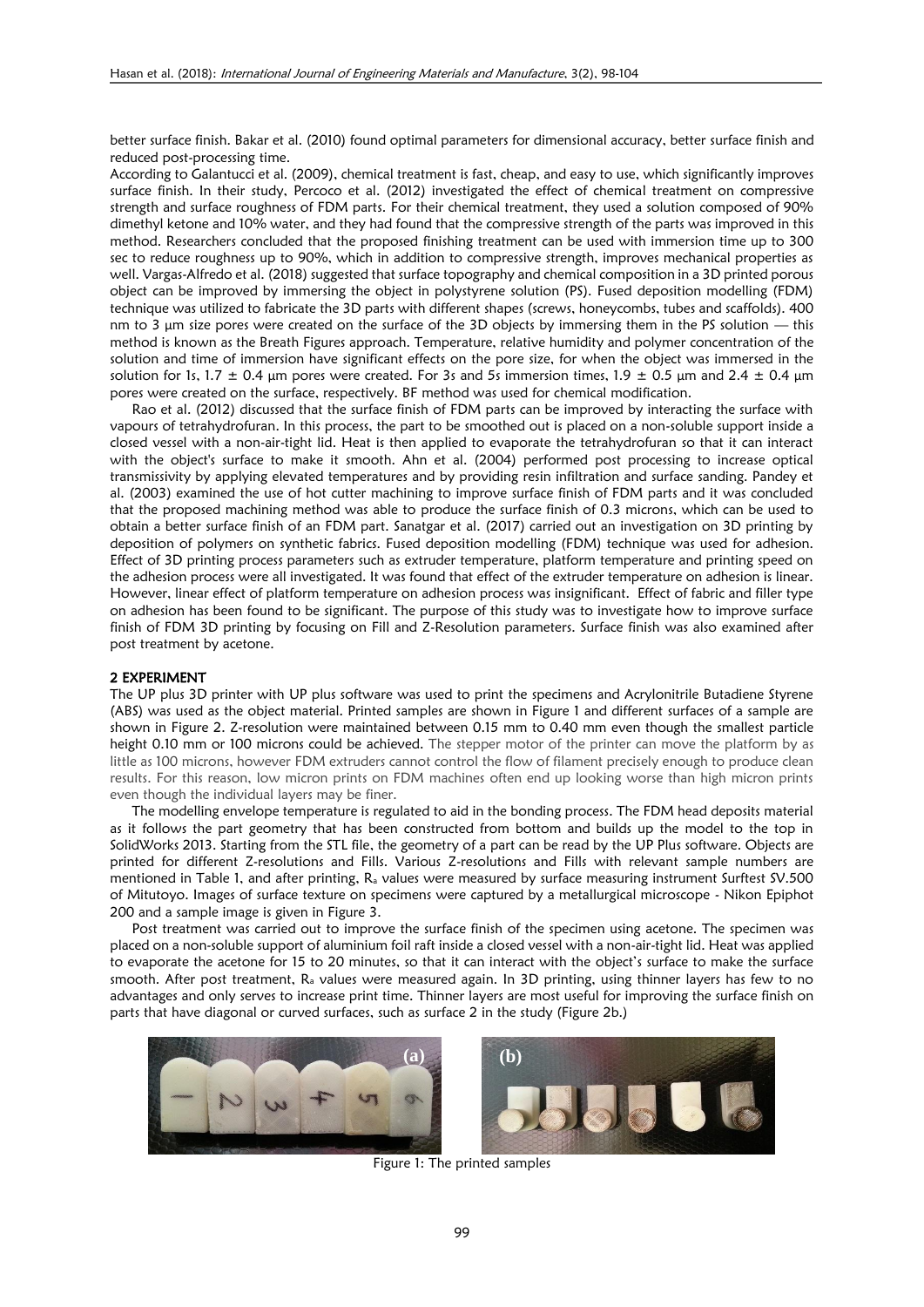| No. of samples | Z-Resolution (mm) | Fill        |
|----------------|-------------------|-------------|
|                | 0.15              | Solid       |
| 2              | 0.40              | Solid       |
| 3              | 0.15              | Sparse      |
| 4              | 0.40              | Sparse      |
| 5              | 0.15              | Sparse      |
| 6              | 0.40              | .<br>Sparse |

Table 1: Types of Fill and Z-Resolution parameters applied on samples



Figure 2: The view for surface 1 (a), surface 2 (b) and surface 3 (c) used in this study



Figure 3: An image of the flat surface for sample 1 taken by microscope with magnification factor of 50X

### 3 RESULTS AND DISCUSSIONS

Average surface roughness was calculated for all six samples on their three different surfaces and two filling methods, as shown in the Table 2. From the Table 2, it can be seen that sample 1 had the lowest value of average surface roughness for surface 1, 2 and 3, which were 12.46  $\mu$ m, 12.27  $\mu$ m and 7.10  $\mu$ m, respectively. Meanwhile, sample 4 had the highest value, which were 31.43  $\mu$ m, 28.49  $\mu$ m, and the third surface was out of range due to the higher value of surface roughness. Sample 3 had a lower value of surface roughness for surface 1 and 2 compared to sample 2, which were 15.85  $\mu$ m and 12.38  $\mu$ m, respectively. However, sample 2 had a lower value for surface 3 of 24.62  $\mu$ m compared to sample 3, which was 36.52  $\mu$ m. Hence, it is inferred that sample 1 had a better surface finish than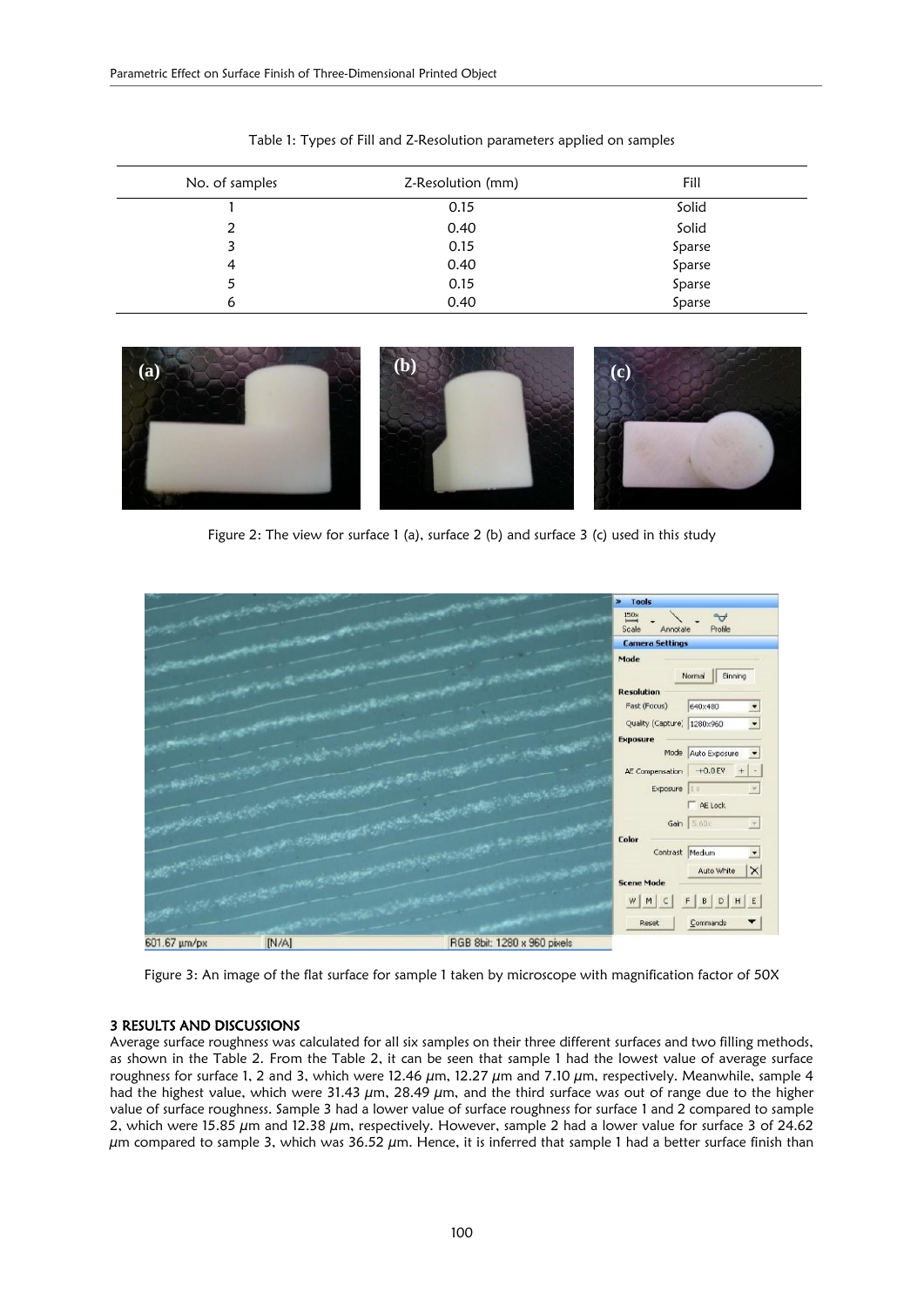other samples as it possessed the lowest average surface roughness values. It is interesting to note that a solid fill with higher Z-resolution produces a somewhat better surface finish despite a higher printing time.

Figure 4 shows the rising trend of the average surface roughness value with the increment of Z-resolution. From the figure, it is observed that surface 3 had the lowest value of average surface roughness (7.10  $\mu$ m) for a 0.15 mm Z-resolution. On the other hand, surface 1 had the highest surface roughness value of  $31.54 \mu m$  for a 0.4 mm Zresolution. In comparison, surface 3 had a better surface finish than other two surfaces for solid Fill parameter since it has the lowest roughness value for 0.15 mm and 0.275 mm of Z-resolutions. However, for a 0.4 mm Z-resolution, surface 2 had the lowest average surface roughness of 24.52  $\mu$ m.

|                |             |              | $R_a$ Value ( $\mu$ m) |       | Average R <sub>a</sub><br>Value $(\mu m)$ |
|----------------|-------------|--------------|------------------------|-------|-------------------------------------------|
| SAMPLE No.     | SURFACE No. |              | 2                      | 3     |                                           |
|                |             | 12.40        | 12.67                  | 12.31 | 12.46                                     |
|                |             | 12.20        | 12.39                  | 12.23 | 12.27                                     |
|                | 3           | 7.11         | 7.11                   | 7.09  | 7.10                                      |
| 2              |             | 31.55        | 31.54                  | 31.52 | 31.54                                     |
|                |             | 24.53        | 24.51                  | 24.51 | 24.52                                     |
|                | 3           | 24.62        | 24.63                  | 24.61 | 24.62                                     |
| 3              |             | 15.85        | 15.86                  | 15.84 | 15.85                                     |
|                |             | 12.41        | 12.39                  | 12.35 | 12.38                                     |
|                | 3           | 36.44        | 36.63                  | 36.49 | 36.52                                     |
| $\overline{4}$ |             | 31.39        | 31.46                  | 31.44 | 31.43                                     |
|                |             | 28.52        | 28.46                  | 28.48 | 28.49                                     |
|                |             | Out of range |                        |       |                                           |
| 5              |             | 15.65        | 16.66                  | 15.68 | 16.00                                     |
|                |             | 12.53        | 12.50                  | 12.48 | 12.50                                     |
|                |             | 36.42        | 36.48                  | 36.45 | 36.45                                     |
| 6              |             | 1.56         | 1.69                   | 1.57  | 1.61                                      |
|                |             | 0.84         | 0.92                   | 0.90  | 0.89                                      |
|                | 3           | Out of range |                        |       |                                           |

Table 2: The value of surface roughness for each surfaces of each samples



Figure 4: The R<sub>a</sub> value depending on Z-resolution of two Solid Fill samples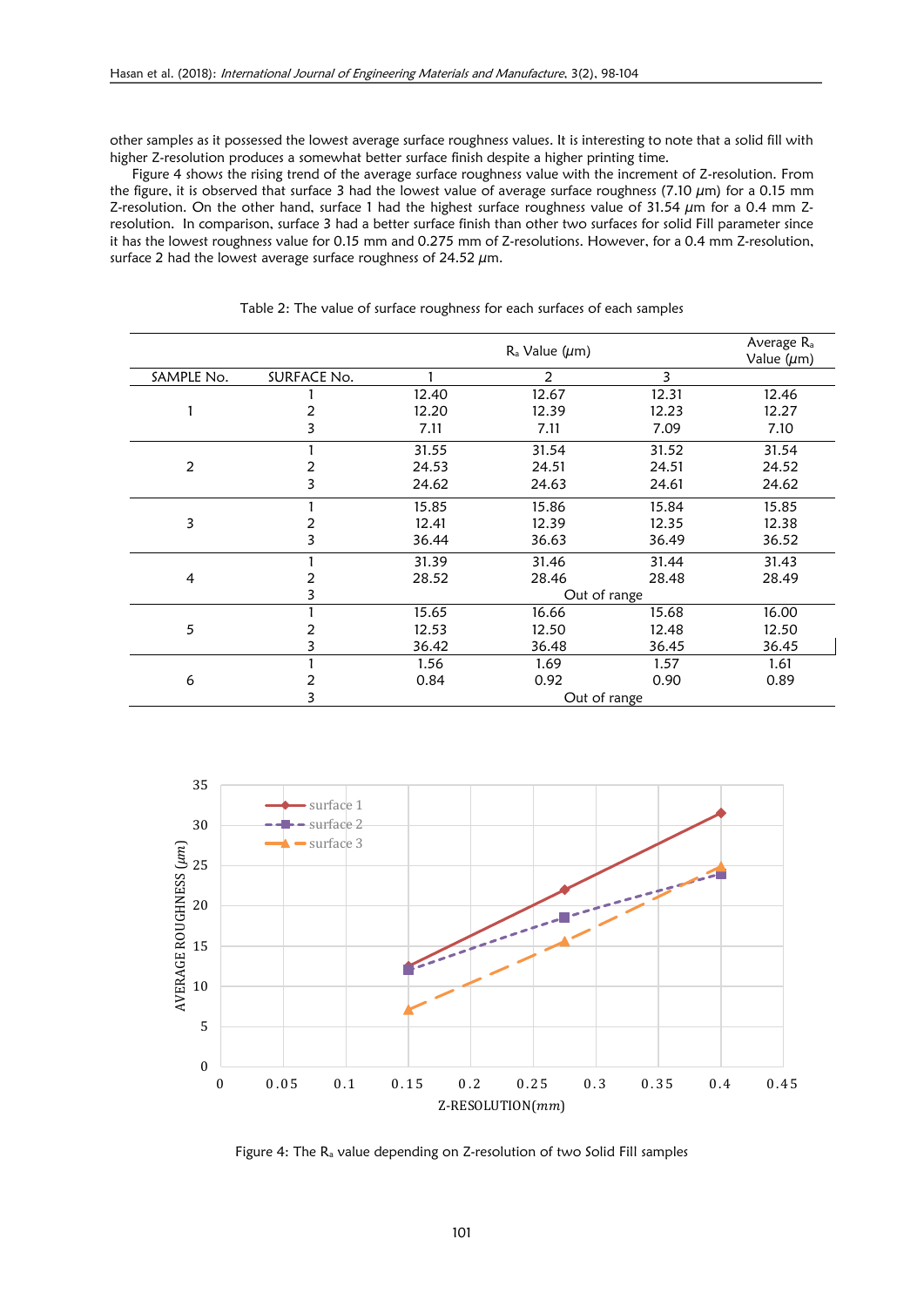Similarly, for sparse Fill, better surface finish was found for surface 2 in Figure 5. On the other hand, surface 3 showed the highest average roughness for sparse Fill. As the Z-resolution increased from 0.15 mm to 0.45 mm, the surface roughness increased relatively linearly - reducing the 3D printing time for sparse fill samples.

Figure 6 shows the trend of average surface roughness with changing Fill parameters. From the figure, it can be seen that the average roughness value for surface 2 and 3 increased as it went from solid to sparse Fill parameter. However, there was no value for average roughness of surface 3 with sparse Fill parameter, as the reading was out of range. Meanwhile, surface 1 displayed a slightly downward trend when the sample was filled with the sparse Fill parameter. Nevertheless, its average surface roughness was the highest between the other two surfaces.



Figure 5: The R<sup>a</sup> value depending on Z-resolution of two sparse Fill samples



Figure 6: The R<sup>a</sup> value depending on Fill parameter of two 0.40 mm Z-Resolution samples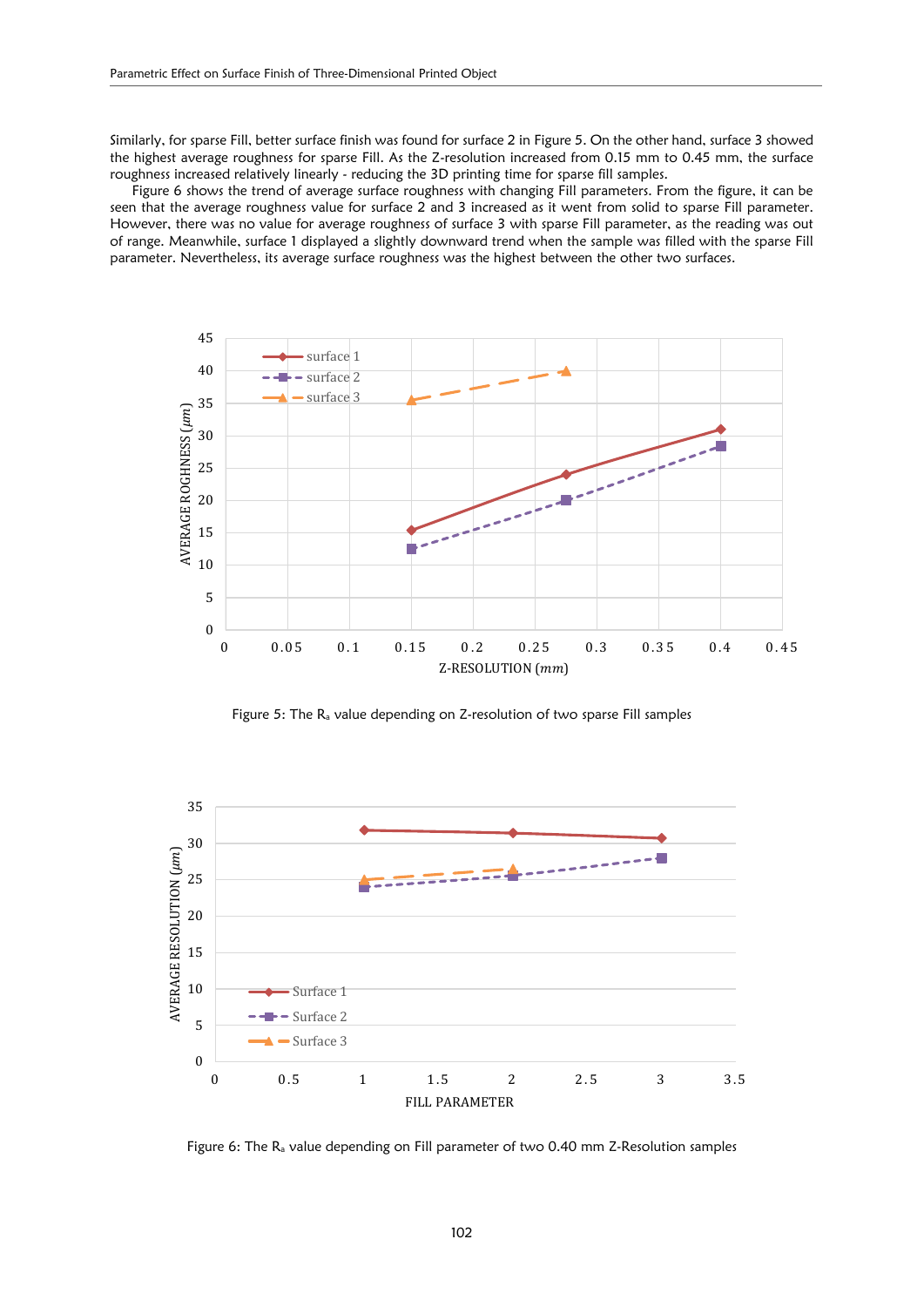

Figure 7: Comparison of surface roughness between untreated sample and sample after post treatment

In Figure 7, it is observed that surface roughness of surface 1 and surface 2 of sample 4 were 31.43  $\mu$ m and 28.49  $\mu$ m, respectively, before post treatment. However, after post treatment - the lowest values of surface roughness for both surfaces were achieved. This result supports a study conducted by Lalehpour et al. where it was experimentally proved that chemical finishing processes in FDM, can meet the conditions of a functional and adequate finishing process, as it improves the roughness without negatively affecting the mechanical or geometrical properties of the treated parts. [13]. Lalehpour et al. (2018) showed that the maximum reduction percentage of the surface roughness due to the treatment reaches 95% and no effect was observed on the build orientation, dimensional accuracy and dimensional deviation.

#### 4 CONCLUSIONS

The carried out experiment studies the effect of different parameters on surface roughness of 3D printed objects manufactured by the FDM process. The following key factors are determined from the experimental results:

- 1. Average surface roughness is high for higher values of Z-resolution for a flat surface. For a curved surface, the Z-resolution effect is more pronounced. It is recommended to use a higher resolution or a lower Z value for better curved surfaces at the expense of a longer printing time.
- 2. Solid Fill is better than Sparse Fill for generating smoother surfaces, even though more materials would be consumed in making the sample heavy.
- 3. Smoother surface was developed after post treatment by organic compound acetone, which can meet the conditions of a functional and adequate finishing process, as it improves the roughness without affecting the mechanical or geometrical properties of the treated parts. No effect was observed on the build orientation, dimensional accuracy and dimensional deviation.

#### **REFERENCES**

- 1. Guerrero-de-Mier, A., Espinosa, M. M., & Domínguez, M. (2015). Bricking: A new slicing method to reduce warping. Procedia Engineering, 132, 126-131.
- 2. Galantucci, L. M., Bodi, I., Kacani, J., & Lavecchia, F. (2015). Analysis of dimensional performance for a 3D open-source printer based on fused deposition modeling technique. Procedia CIRP, 28, 82-87.
- 3. Akande, S. O. (2015). Dimensional accuracy and surface finish optimization of fused deposition modeling parts using desirability function analysis. International Journal of Engineering Research & Technology, 4(4), 196-202.
- 4. Khan, S. F., Salleh A. F, Sharif, S., Zulkepli M., Zulkifli, A. R., & Nasir, M. M. (2006) A preliminary study on FDM prototype surface roughness. Proceeding of Malaysian Technical Universities Conference Engineering and Technology, MUCET.